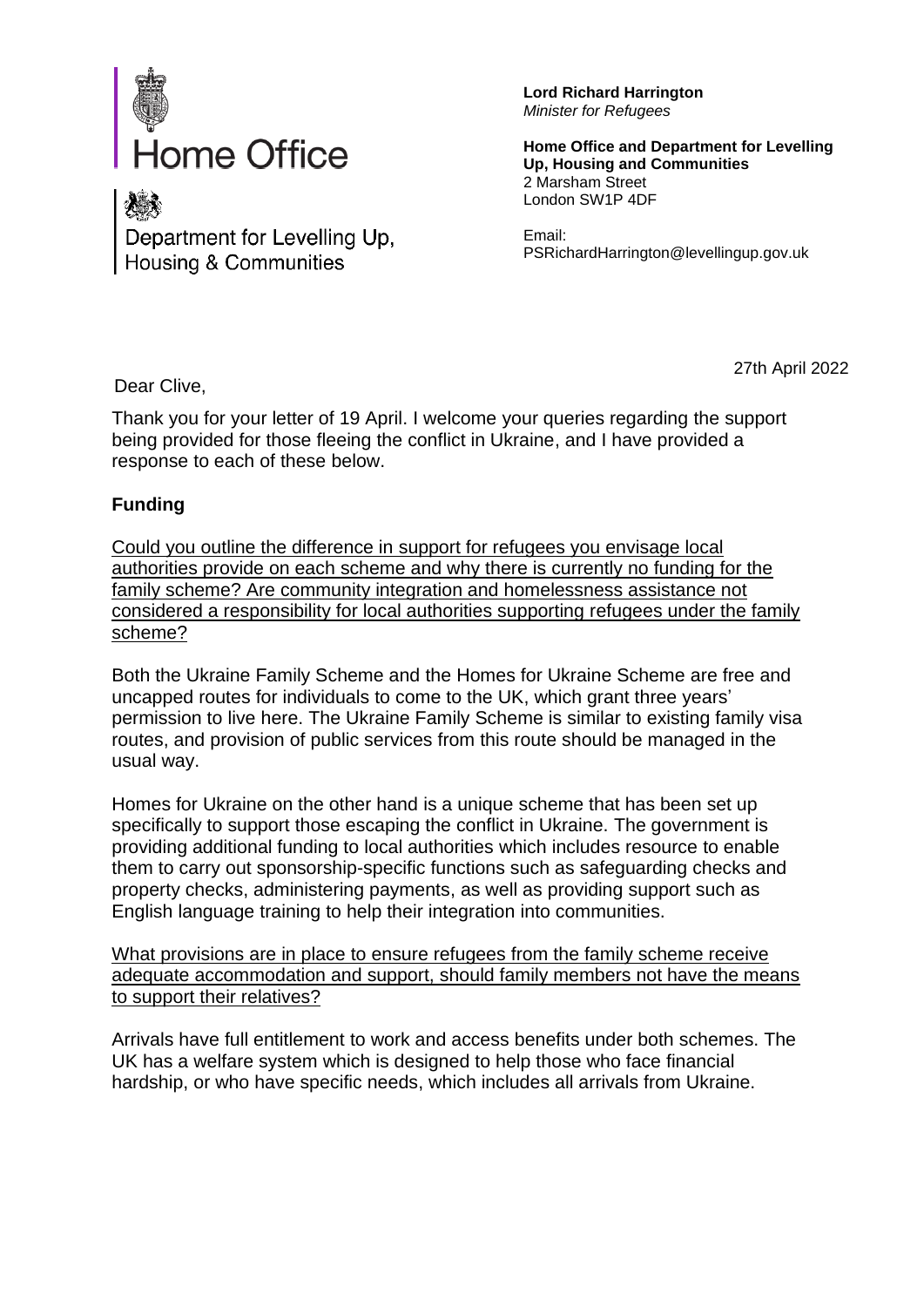## **Data sharing**

What type of data about sponsors can councils obtain and is this accessible to councils now? The latest guidance states councils will be given access to live data for expected arrivals - how will councils obtain this data and when?

Sponsor and accommodation offers from Homes for Ukraine Visa Applications have been provided by the Home Office and been made available since March. This data is shared with local authorities in England and with the Devolved Administrations via the Foundry tool, is updated daily, and includes the sponsor's contact details, address and the guest's visa status.

As of last week, Expression of interest (EOI) data is also available via Foundry so that they can see information about people in their area who are interested in becoming sponsors. This allows councils to: compare the personal information of potential sponsors with other safeguarding data sources; identify people who may be unsuitable to become sponsors; as well as in due course to identify potential sponsors for re-matching in the event of sponsorship breakdown.

This data has been supplemented with data on visa approvals and arrivals via the Home Office on the Homes for Ukraine Scheme, which has been available for the past two weeks.

The family scheme is open to Ukrainians with family members in the UK, however these family members have no obligation to provide housing. Are there plans to match refugees whose families do not have suitable accommodation with sponsors from the 'Homes for Ukraine' scheme? If not, why not?

It is currently not possible to switch between schemes after arrival into the UK. Ukrainians with family in the UK are welcome to apply for the Homes for Ukraine scheme but must do so before arriving in the UK.

## **Matching**

When will the later phases of the scheme launch and how will they work? What will the role of organisations as sponsors be?

Charities, businesses and faith and community groups have an important role to play connecting individuals who wish to sponsor and wish to be sponsored, and of course providing an excellent welcome to individuals arriving to the UK. Many are already doing so or have an appetite to do more. We are working with them to develop the scheme incrementally over the next six weeks. We will be publishing guidance and information on gov.uk shortly.

Your letter described a funded pilot for a digital matching tool taking place over the past fortnight. What was the outcome of this pilot? What are the Government's next steps?

The pilot tested a matching model based on building relationships with both sponsors and beneficiaries. While this approach was seen as too resource heavy,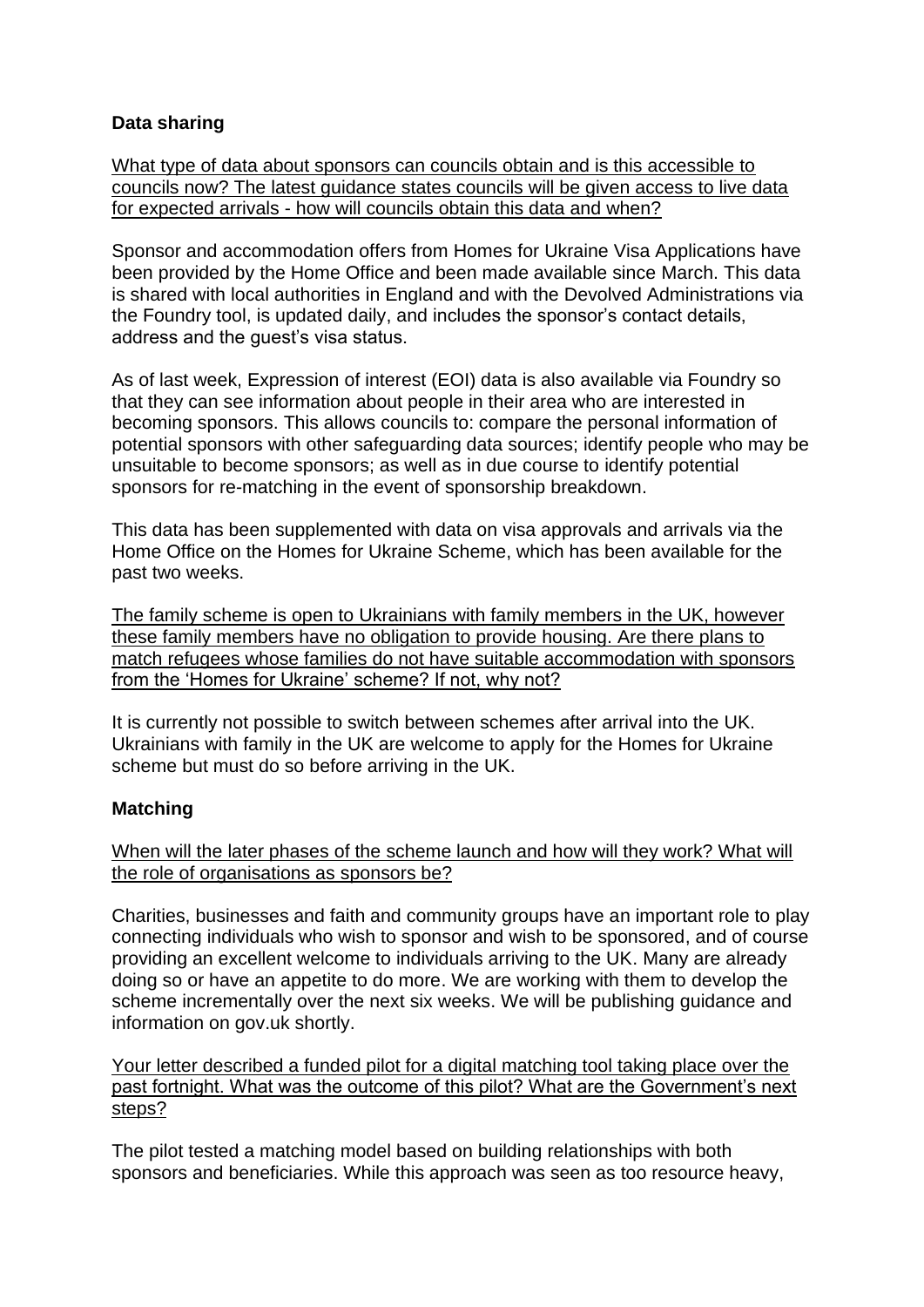Reset are using the findings from the pilot to develop an alternative model, with a focus on training potential sponsors to ensure long lasting matches are made.

We know that there are excellent services out there already that carry out robust matching; we are therefore also working with a range of other partners on potential services as we design the next phase of the scheme, including production of guidance. Our vision is to enable a range of civil society models to flourish, building on existing innovation whilst providing scope to improve quality.

## **Longer term considerations**

What plans is the Government making for how Ukrainian refugees transition after their stay in their sponsors' accommodation comes to an end?

Sponsors are committed to hosting guests for a minimum of six months, but can continue beyond the initial six months if desired by both the sponsor and the guest. All those from Ukraine coming to the country under the scheme will be able to seek and take up employment, and will have access to public funds. After leaving their sponsor's accommodation, guests will be able to rent a property. Guests will be able to claim the housing part of Universal Credit or Housing Benefit if needed, and are eligible for social housing and statutory homelessness assistance.

What consideration is being given to community cohesion in areas that may end up with significant Ukrainian and Russian populations? Or areas with significant populations of Ukrainian and Afghan refugees, who may have had very different experiences of being a refugee in this country?

In addition to the support and practical advice on the local area that sponsors will be able to provide guests, councils will play a key role in supporting the integration of Ukrainian families into their local communities. This will be particularly important in areas of the country that might not have strong links with the Ukrainian diaspora.

Integration support might include the organisation of community events, the use of community champions and interfaith networks, increasing council contact / interaction with Ukrainians, access to translation services and working with local voluntary sector organisations and faith groups to help signpost advice and support.

What plans are being considered to design a joined-up approach to offering a home to a refugee? Has consideration been given to expand the 'Homes for Ukraine' scheme, or create a similar scheme, for sponsors to offer accommodation to other refugees currently in temporary accommodation?

We will in due course consider what wider lessons can be drawn or whether alternate schemes could be developed, but for now our focus is rightly on supporting arrivals from Ukraine.